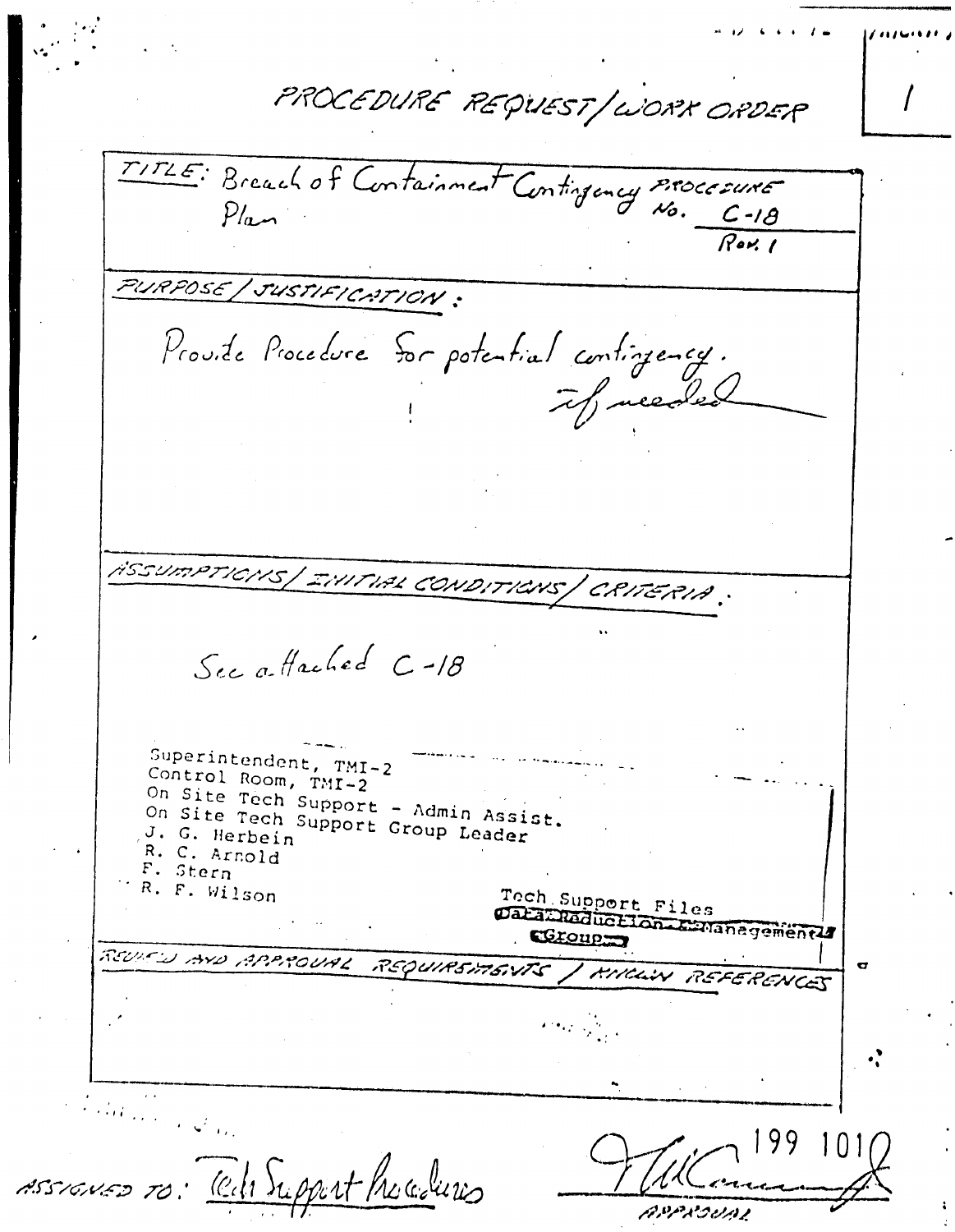FINAL-CONTINGENCY PL

## BREACH OF CONTAINMENT TITLE:

DATE:  $4/12/79$ 0300  $Rc$ v. 1

- PURPOSE: This guideline will identify that there is a leak in the containment and  $\left| \cdot \right|$ it will outline actions to correct problems for small leaks.
	- This guideline will outline the procedure to be taken if the leakage from  $2)$ the containment requires evacuation of the plant site and/or the control
	- This procedure assumes a negative pressure is being maintained in the  $3)$ containment building.
- $SINPTONS: 1)$ The containment pressure and air temperature shall be periodically plotted on graph paper. Any operations which would change the mass of gas In the containment building shall be noted on this graph.
	- Increasing pressure in the containment building which is not related to  $2)$ temperature changes or mass changes is indicative of leakage through the containment building.

PROCEDURE: 1)

 $\mathsf{c}$ .

:ontd.

- Containment pressure less than atmospheric pressure. A.
	- Send personnel to check for leaks:  $1.$ 
		- $a)$ at personnel watch
		- at equipment watch  $b)$
		- $c$ ) at penetrations
		- in piping systems which penetrate the containment.  $d$ )
	- Repair any leaks found.  $2.$
- Containment pressure equal to or greater than atmospheric pressure: **B**.
	- Use radiation survey teams to identify source of leakage. 1.
	- Use radiation survey teams to measure magnitude of release.  $2.$
	- Use aircraft to survey downwind of containment.  $3.$
	- Initiate site evacuation if required. 4.
	- Initiate evacuation of local population if required.  $5.$
	- Cross rupture of containment structure:'
	- Initiate site evacuation.  $1.$

2. Initiate evacuation of local population.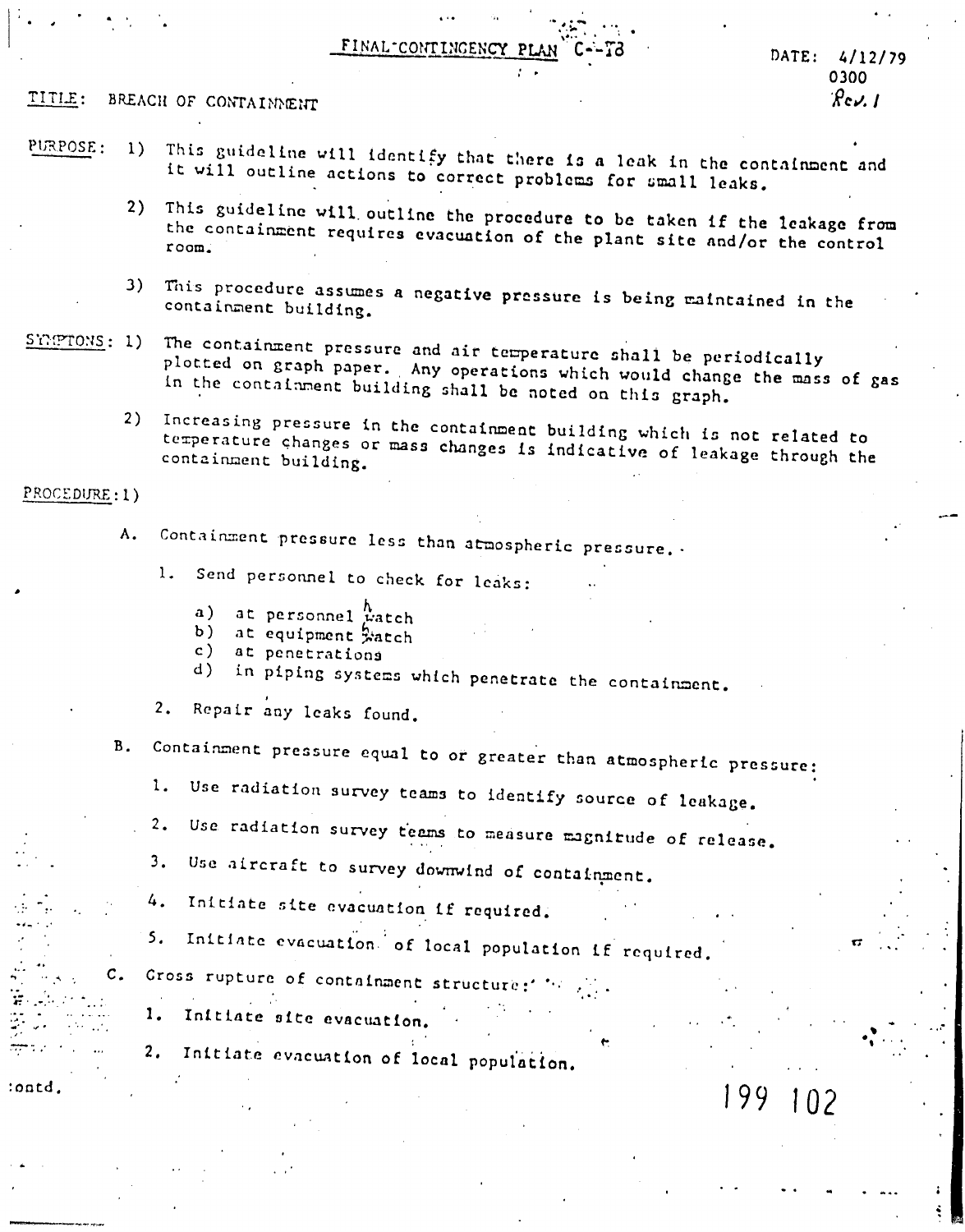## Breach of Containment

- 3. Initiate containment spray and Na OH addition to help absorb some of airborne radioactivity.
- 4. Make aircraft surveys downwind of plant to determine extent of release.

Use of the containment purge system in a recirculation mode could possibly reduce NOTE: the curies/sec release rate in the event that gross leakage from the containment does exist. Someone may want to analyze this possibility.

Methods to use for leak check are:

iy C

- Soap solution bubbles  $1.$
- $2.$ - Sound Detector.
- $3.$ Saran Wrap
- 4. H.P. Instrumentation